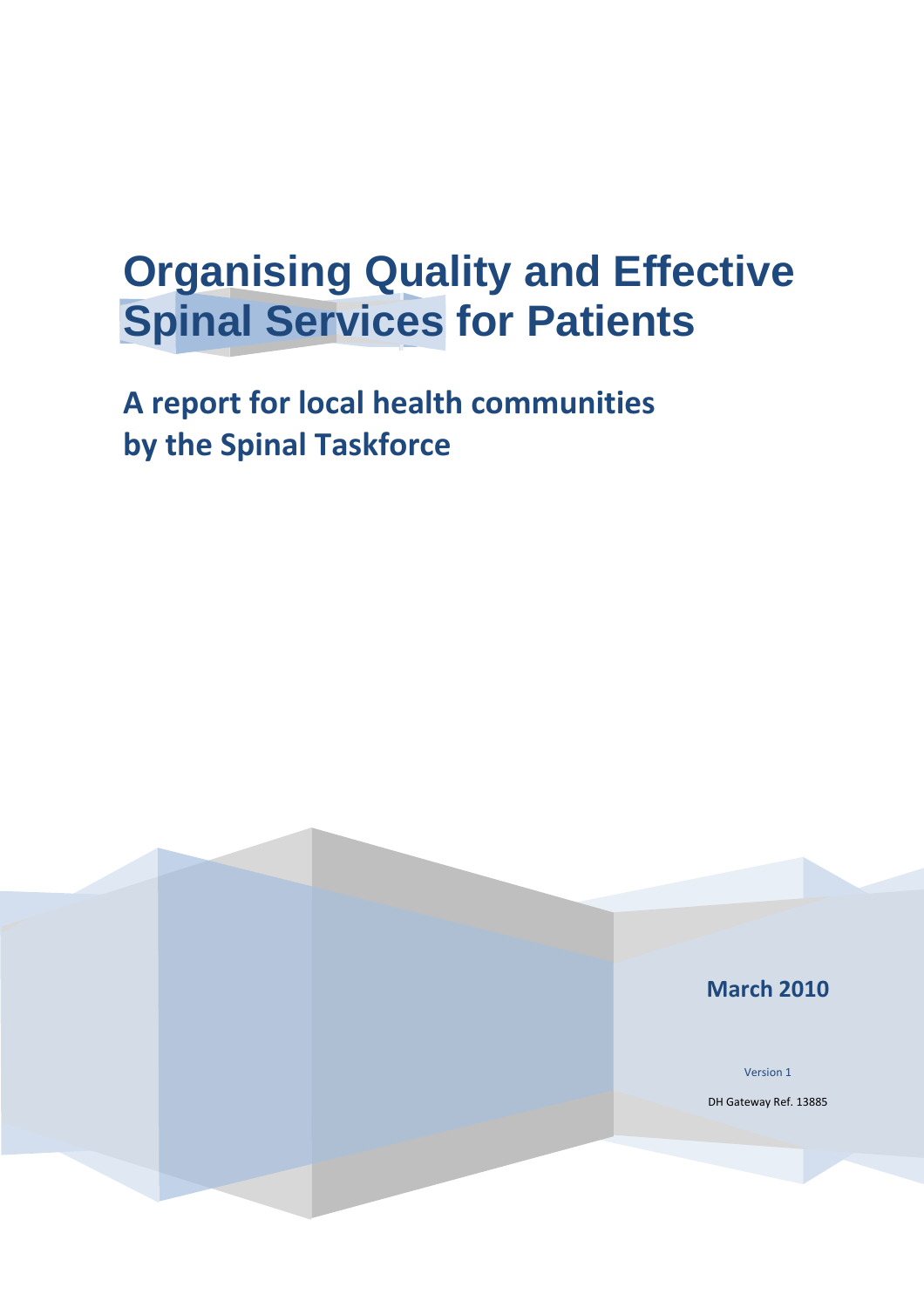## Update to this report

This document currently refers to a number of 18 Weeks weblinks that will shortly become out of date. At some point in 2010, all content on the 18 Weeks website will be transferred to the DH website (or other suitable home) and the 18 Weeks website will be closed.

Once the relevant content, referred to in this report, has migrated, this report will be updated with the new links as Version 2 and republished on the DH website.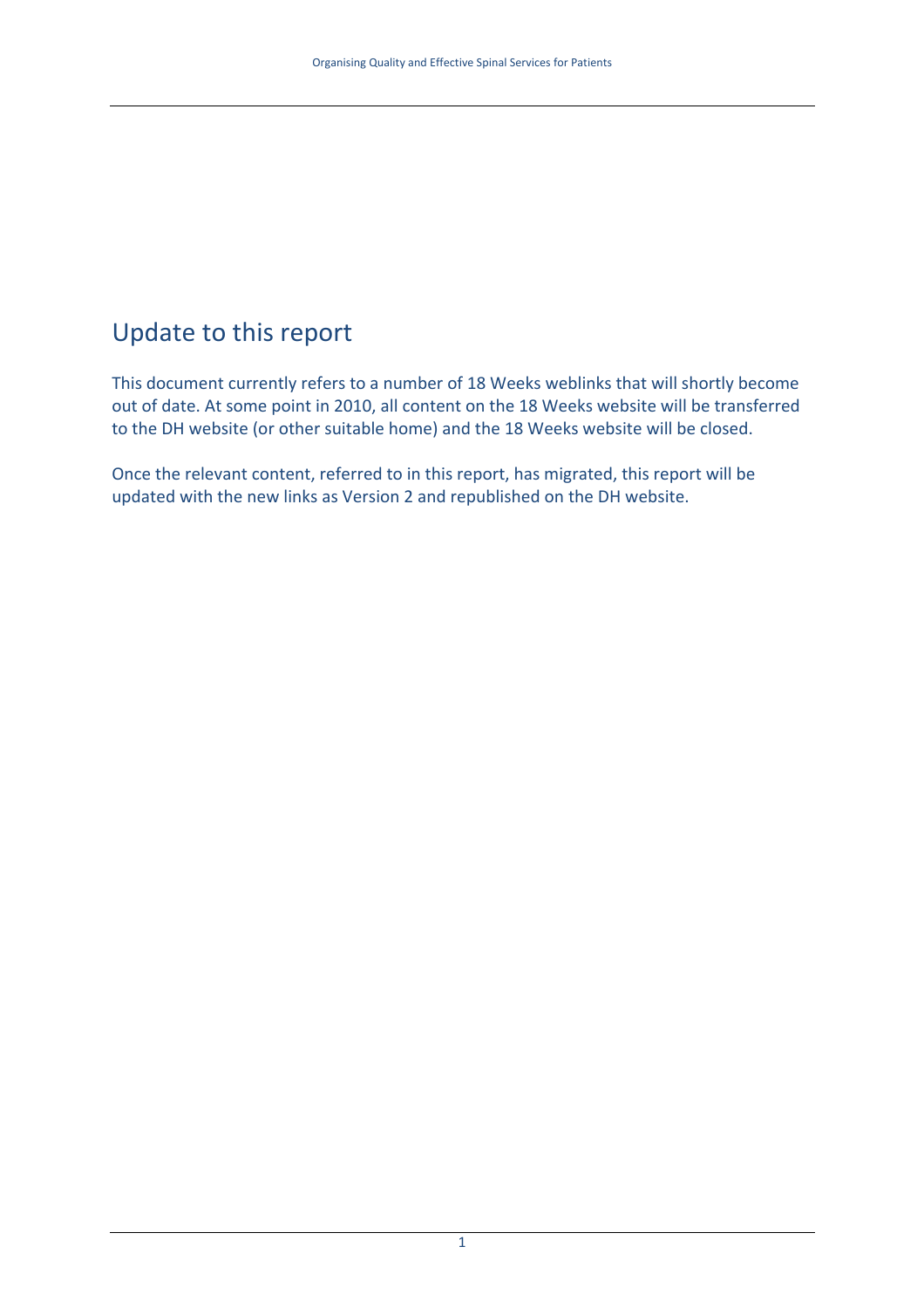## *Organising quality and effective spinal services for patients*

## **Foreword**

This report is intended to assist the NHS in developing and delivering effective spinal services, creating a set of productive services that deliver quality, timely and clinically appropriate care that meets patients' needs and expectations.

The report was commissioned in response to the national work on delivering 18 week pathways (for all patients who wish to be treated within 18 weeks and for whom it is clinically appropriate). In many Strategic Health Authorities (SHAs), providers were particularly struggling to deliver 18 week pathways for patients requiring spinal surgery. 'Top tips' aimed at organisations providing spinal services, giving operational advice on managing patients and organising service provision were therefore prepared and published in 2008. In preparing the 'top tips', it became clear that some wider issues around the organisation of spinal services also needed to be addressed, to ensure that the right range of services are available for patients and that these services are aligned in a way that is clinically safe and ensures rapid access, both for elective and emergency conditions. Closely aligned to this, the service would also benefit from support and guidance around implementing current National Institute for Clinical Excellence (NICE) Guidelines on spinal conditions including back pain and metastatic spinal cord compression.

The Department of Health (DH) therefore asked the Spinal Taskforce (membership detailed in **Appendix 1**) that developed the 'top tips' to also produce this short, but concise report for local health communities, including SHAs, PCTs, service managers and clinicians. This document will be particularly useful for those planning the delivery of spinal services for a wide population.

The document describes the main types of patients being referred to spinal services and gives advice on how to organise services to meet the needs of these groups, paying particular attention to the quality, clinical outcomes and cost‐effectiveness of the services provided. It suggests the creation of a clinical network to offer advice on developing the right services for the local population.

I very much hope that the recommendations in this guidance will help them to address the challenges being faced in their local area.

In E. Gave

*Mr John Carvell Consultant Spinal Surgeon and BMA representative Chair of the Spinal Taskforce*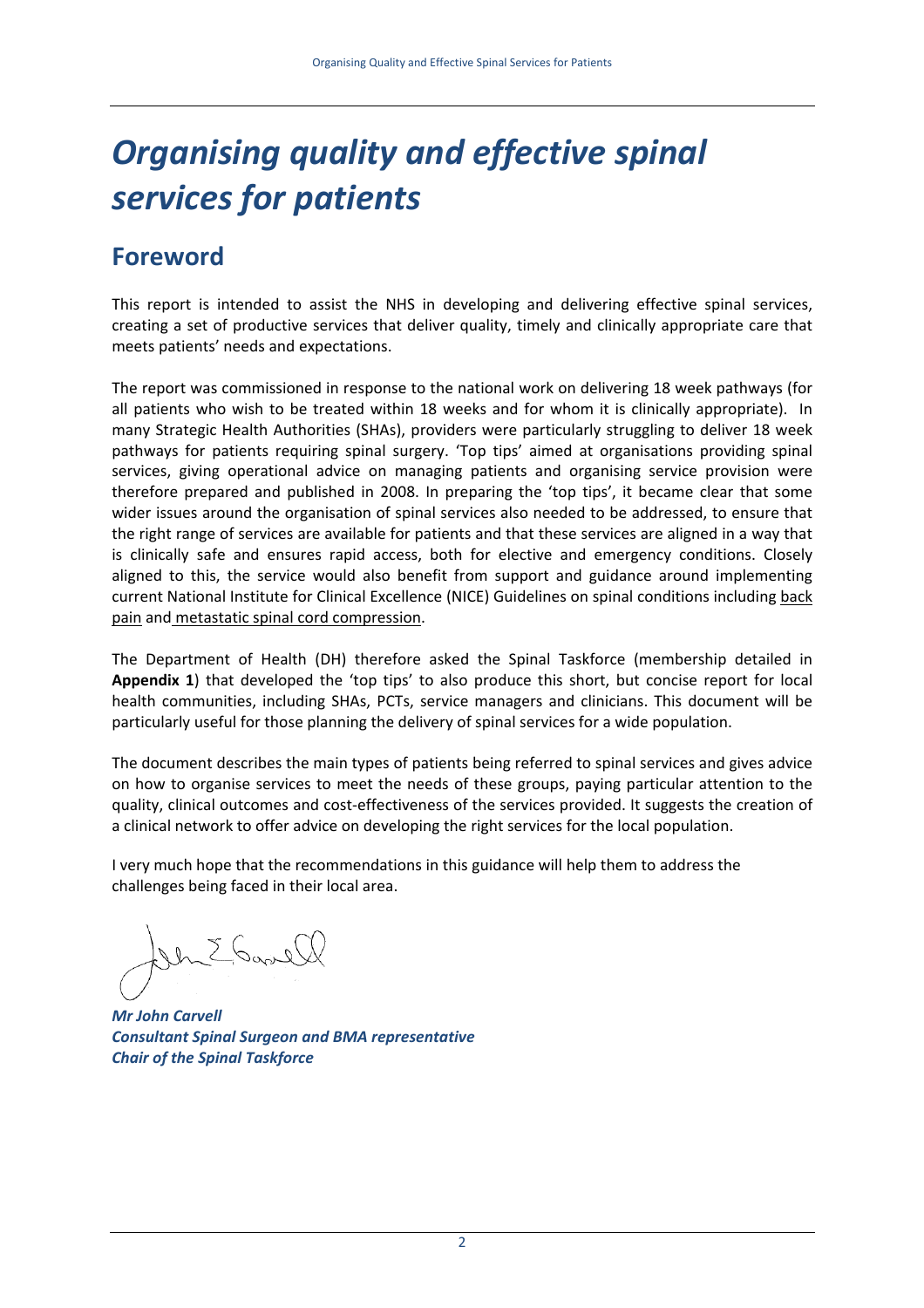## *Organising quality and effective spinal services for patients*

## *Introduction*

As part of the national work on delivering 18 week pathways (for all patients who wish to be treated within 18 weeks and for whom it is clinically appropriate), it emerged that, in many Strategic Health Authorities (SHAs), providers were particularly struggling to deliver 18 week pathways for patients requiring spinal surgery, with waits continuing to be longer than average waits across the country. The Department of Health (DH) (in collaboration with the relevant specialist associations and professional bodies) prepared a set of **'top tips' aimed at organisations providing spinal services** (see **Appendix 2**), giving operational advice on managing patients and organising service provision. In preparing this, it became clear that some wider issues around the organisation of spinal services also need to be addressed, to ensure that the right range of services are available for patients and that these services are aligned in a way that is clinically safe and ensures rapid access, both for elective and emergency conditions. This report addresses these concerns.

It looks at the effective organisation of spinal services for a wide population to support those planning and commissioning services across an SHA, PCTs and clinical and managerial teams within provider units. The document describes the main types of patients being referred for spinal treatment and advises on how to organise services to meet the needs of these groups, paying particular attention to quality, clinical outcomes and cost‐ effectiveness.

This report is intended to assist the NHS with the development and delivery of effective spinal services, that deliver quality, timely and clinically appropriate care, which meet patients' needs and expectations. It will also help **support the implementation of specific NICE guidelines on lower back pain and cancer of the spine.** As with guidance such as that issued by NICE, it is important to note that this document does not over‐ride the individual responsibility of health care professionals to make decisions appropriate to the circumstances of the individual patient.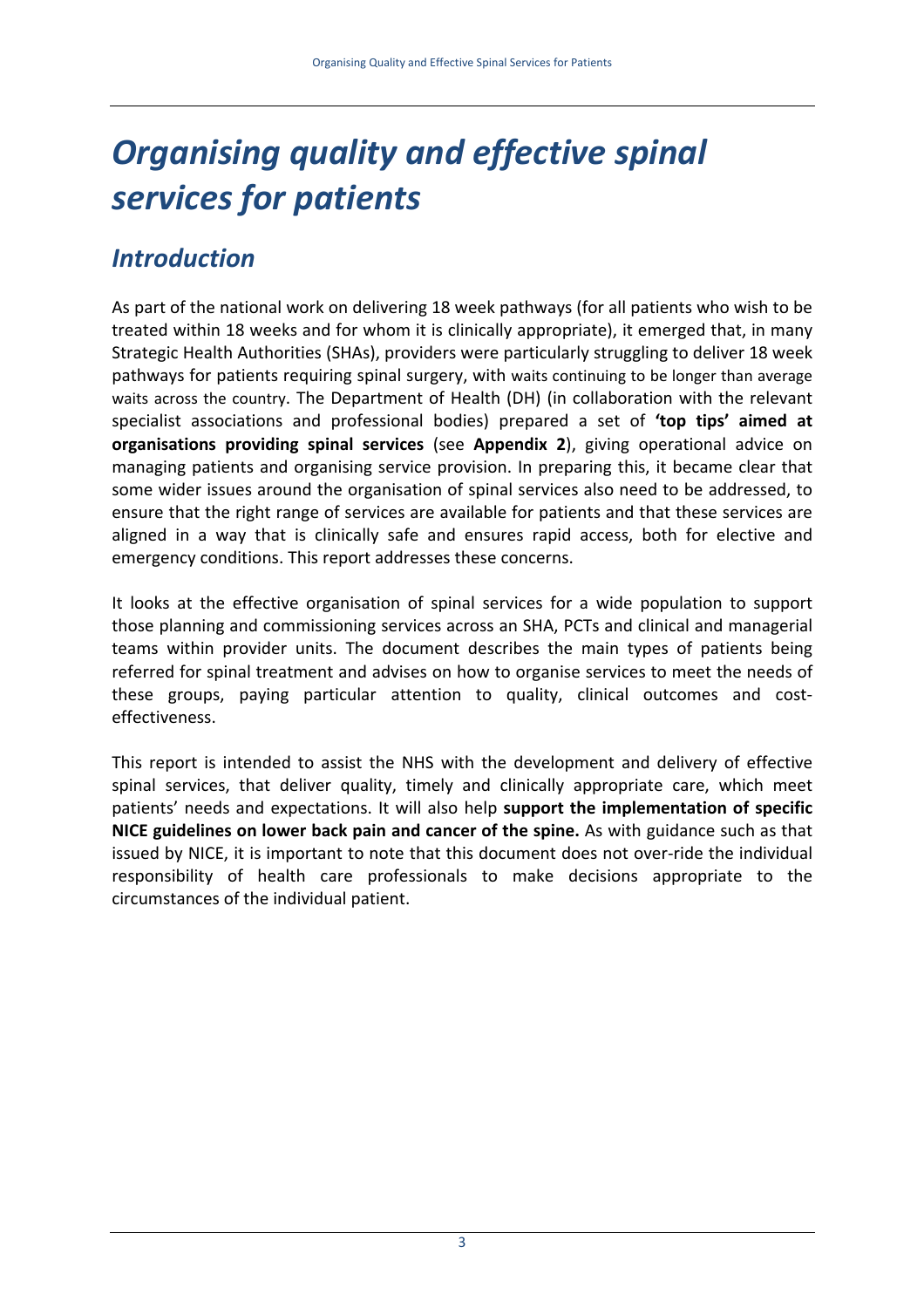### *Patients requiring spinal services*

Key to the organisation of safe and effective spinal services is an understanding of the type of patients presenting with spinal complaints and the services they require. Essentially, services should be arranged so that elective patients receive very early and robust triage and are then promptly referred to the most appropriate area for their condition. This will ensure that any 'red flags' are acted upon swiftly, but also ensure that patients with less clinically urgent needs receive care that is appropriate for their condition, thus preventing a decline into long‐term chronic pain. Patients presenting as emergencies require emergency services that are able to promptly assess and investigate their condition, backed by appropriate in‐patient provision. Broadly, patients requiring access to spinal services fall into the following main categories:

#### *i. Non‐specific low back pain*

The largest group of patients will be those with **'non‐specific low back pain'.** The vast majority of these patients, when presenting early in primary care, will benefit from simple structured education and reassurance based on the following well recognised national and international guidelines:

- **NICE Clinical Guideline CG88 ‐ Early [management](http://www.nice.org.uk/CG88) of persistent non‐specific low [back](http://www.nice.org.uk/CG88)** pain<sup>1</sup>
- The 18 week [commissioning](http://www.18weeks.nhs.uk/Content.aspx?path=/achieve-and-sustain/Specialty-focussed-areas/Orthopaedics/pathways) back pain pathway<sup>2</sup>
- Welsh [government/health](http://www.18weeks.nhs.uk/Content.aspx?path=/achieve-and-sustain/Specialty-focussed-areas/Orthopaedics/pathways) advice on backpain<sup>3</sup>

To help implement the suggestions in this report, and the clinical guidelines from NICE, there should be a focus on self‐management of pain by providing patients with information about their condition, advising early mobilisation, and providing reassurance that most episodes will improve spontaneously<sup>[4](#page-4-3)</sup>.

When symptoms persist for **longer than six weeks**, or are recurrent, patients should undergo bio‐psychosocial assessment, with confirmation of the diagnosis. A choice of the core therapies recommended in the NICE "low back pain guidelines" should be offered; exercise therapy, (preferably in groups) manual therapy, or acupuncture. Medication should be reviewed by their GP with advice from a pain specialist if necessary, especially if strong opioids are to be considered.

The [Musculoskeletal](http://www.dh.gov.uk/en/Publicationsandstatistics/Publications/PublicationsPolicyAndGuidance/DH_4138413) Framework<sup>[5](#page-4-4)</sup> recommends that the NHS work with employers to encourage good occupational health in the wider community, resulting in a reduction in sickness absence, particularly relating to those with previous sick leave and older workers.

Optimally, patients who have failed to respond to one or more of these less intensive treatments should undergo a further bio‐psychosocial assessment, and, where there are

 $\overline{a}$ 

<span id="page-4-0"></span>[www.nice.org.uk/CG88](http://www.nice.org.uk/CG88)

<span id="page-4-1"></span>[www.18weeks.nhs.uk/Content.aspx?path=/achieve](http://www.18weeks.nhs.uk/Content.aspx?path=/achieve-and-sustain/Specialty-focussed-areas/Orthopaedics/pathways)-and-sustain/Specialty-focussed-areas/Orthopaedics/pathways

<span id="page-4-2"></span>

<span id="page-4-3"></span> $\frac{3}{4}$  [www.welshbacks.com](http://www.welshbacks.com/)<br> $\frac{4}{4}$ The Back Book ISBN 0-11-702949-1

<span id="page-4-4"></span> $<sup>5</sup>$  Department of Health, A joint responsibility: doing it differently – the musculoskeletal services framework, 12 July 2006</sup> [\(http://www.dh.gov.uk/en/Publicationsandstatistics/Publications/PublicationsPolicyAndGuidance/DH\\_4138413](http://www.dh.gov.uk/en/Publicationsandstatistics/Publications/PublicationsPolicyAndGuidance/DH_4138413))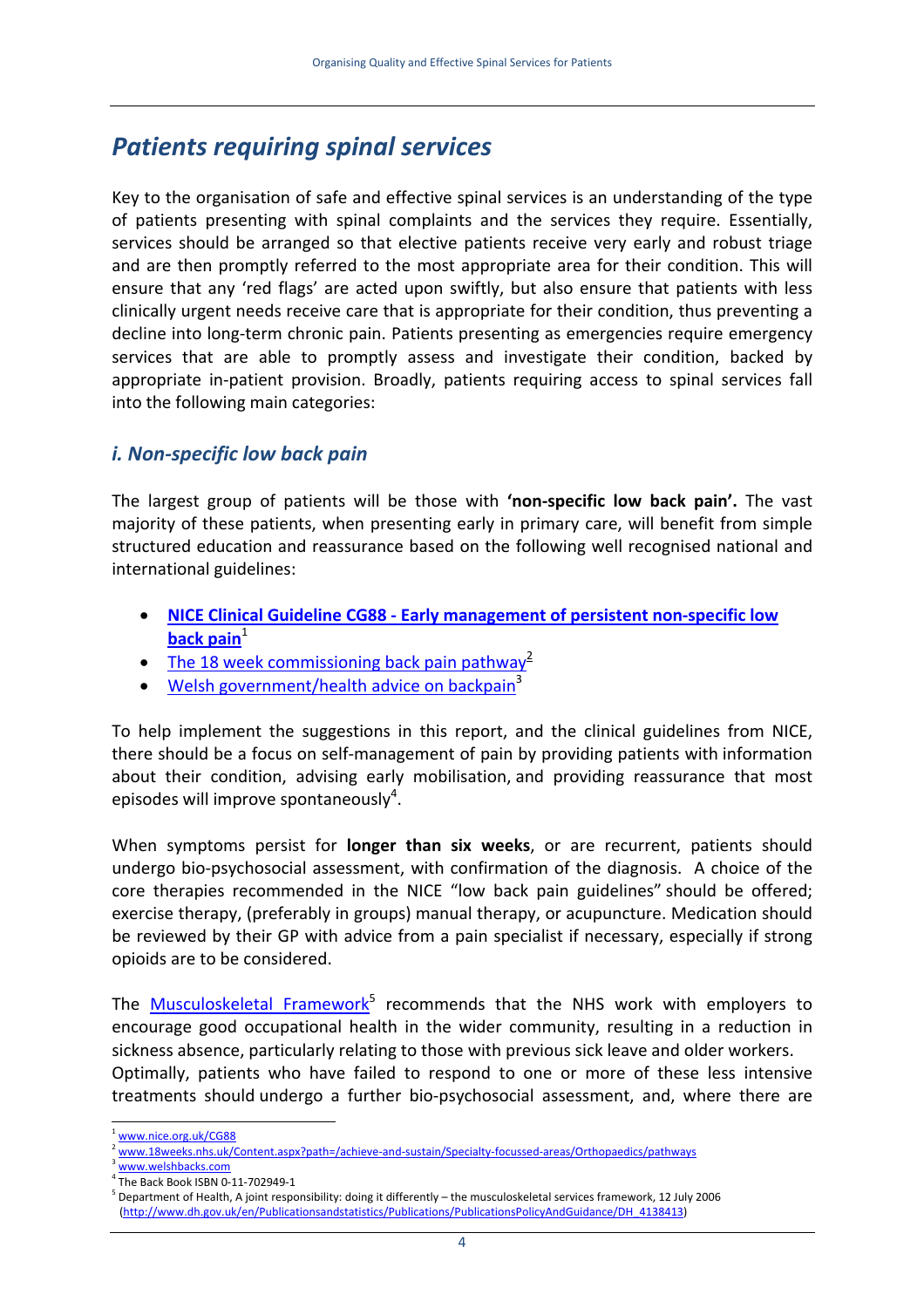significant '<u>yellow flags'</u><sup>[6](#page-5-0)</sup> for chronicity and disability. They should have access to a Combined Physical and Psychological Programme (CPP), in line with the NICE guidelines. (See **Appendix 3** for a detailed description of a CPP programme). Patients with on‐going pain and related disability for **more than a year** should be referred to a pain specialist where they can be offered a range of treatments, medication review and various specialised interventions - refer to the 18 week chronic pain [pathway](http://www.18weeks.nhs.uk/Content.aspx?path=/achieve-and-sustain/Specialty-focussed-areas/Cross-specialty)<sup>[7](#page-5-1)</sup> for guidance on the patient pathway for those with chronic pain.

Surgery (spinal fusion) should only be considered for the small number of patients who have completed an optimal course of care, including a CPP programme. If after this their back pain is still severe, they should consider surgery.

In a large spinal service in the North East, only 4% of patients triaged as non-specific low back pain patients were re-referred to any service in secondary care within two years. An audit of *these patients in primary care revealed substantial return to work, significant reduction in consultations with the general practitioner and substantial reduction in prescription / over the counter medication.* 

*A second unit has recorded that, from initial GP referral, 30% of patients will be discharged without reaching an outpatient appointment (instead, receiving treatment in primary care settings). Of the remaining patients, around 60% could be managed by specially trained practitioners in primary care where their patient history, examination and special investigations have shown that surgery would be inappropriate. Only 4‐5% of GP spinal referrals will normally need surgery.*

#### *ii. Radicular pain*

The next largest group are those patients with **radicular pain**, (i.e., pain in the leg plus neurological symptoms and signs). These fall mainly into two groups:

- acute radicular compression by a prolapsed intervertebral disc
- spinal stenosis

MRI scanning is normally obtained for these patients and this can be requested by the triage and treatment practitioner who should receive training in interpretation of scans and have access to the reporting consultant radiologist. Referring practitioners should have access to pain management, orthopaedic, imaging, psychology services and consultant surgeons.

Research shows that surgical management of disc prolapse accelerates recovery and that the benefit, disability, and improvements to quality of life in the early stages are statistically and clinically significant. It is thus important that a triage system deals with acute nerve root compression rapidly. Patients require skilled advice on the relative merits of operative and non‐operative care, and this should be **delivered within eight weeks** from onset of the pain. Many patients' symptoms resolve spontaneously but others suffer considerably. Patients' individual circumstances and clinical progress are very important in this decision making process.

 $\overline{a}$ 

<span id="page-5-0"></span><sup>&</sup>lt;sup>6</sup> New Zealand yellow flags: [www.nzgg.org.nz/guidelines](http://www.nzgg.org.nz/guidelines/dsp_guideline_popup.cfm?guidelineID=72)

<span id="page-5-1"></span><sup>7</sup> [www.18weeks.nhs.uk/Content.aspx?path=/achieve](http://www.18weeks.nhs.uk/Content.aspx?path=/achieve-and-sustain/Specialty-focussed-areas/Cross-specialty)‐and‐sustain/Specialty‐focussed‐areas/Cross‐specialty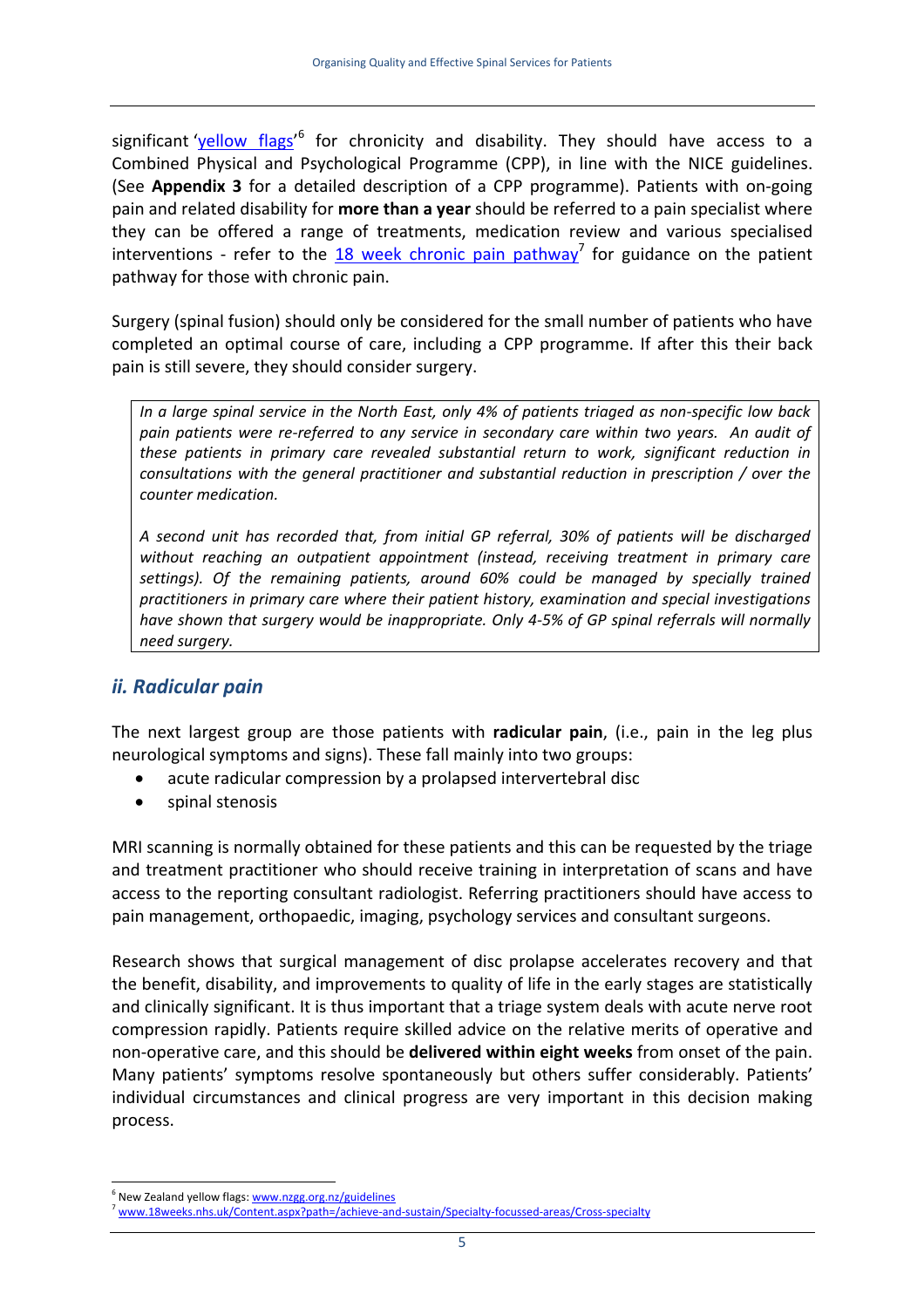Patients with intervertebral disc prolapse for whom surgery is not initially indicated may benefit from interlaminar epidural steroid or nerve root injection. Pain clinics may accept patients from a trusted referring source with consistent findings on an MRI scan without an intervening assessment appointment (which saves a lot of time), while in some centres root blocks are performed by radiologists, surgeons, and/or GPwSIs as part of the pathway for back pain and radicular symptoms. Pain clinics will also be able to provide appropriate pain management.

Patients with spinal stenosis also require skilled advice on the relative merits of operative and non-operative care, and patients who may benefit from surgery should be referred for a surgical opinion promptly.

#### *iii. Potentially serious pathology*

The most clinically serious (but also the smallest) group of spinal patients are those with **potentially serious pathology**. Cauda Equina Syndrome (CES), cancer of the spine (especially metastatic disease), fragility (osteoporotic) fractures, and infection are the principal pathologies under consideration. These patients need to be identified swiftly (using the red flags, as there is international recognition for these). CES is an emergency and requires access to 24 hour MR imaging (A [recent](http://www.bmj.com/cgi/content/extract/338/mar31_1/b936) BMJ Paper on CES provides additional information on managing this condition<sup>[8](#page-6-0)</sup>). Detailed guidance on the management of spinal metastases has recently been issued by NICE:

• **NICE Clinical Guideline 75 ‐ Metastatic spinal cord [compression:](http://guidance.nice.org.uk/CG75)** Diagnosis and [management](http://guidance.nice.org.uk/CG75) of patients at risk of or with metastatic spinal cord compression (Nov [2008\)](http://guidance.nice.org.uk/CG75)**[9](#page-6-1)**

#### *iv. Spinal deformity*

The fourth group comprises the **spinal deformity** patients (adults and children). This group includes patients with scoliosis and kyphosis who require coordinated diagnostic and therapeutic support services, both for children and adults with scoliosis. It is essential that scoliosis services are made available for the population, as demand for these services is growing significantly and is likely to continue to increase in the coming years, particularly for adult spinal deformity. The DH has recently produced 'top tips' for the effective organisation of scoliosis services and these are shown in **Appendix 4**. The National Definition Set for these patients can also be found in **Appendix 5**.

#### *v. Spinal trauma*

The creation of regional trauma networks will provide the NHS with a framework measurement against which services can secure improvements in survival and better outcomes and care for patients suffering life threatening and major complex injuries, including those sustaining **spinal trauma**. These networks are currently under development

<span id="page-6-0"></span> $\overline{a}$ <sup>8</sup> 'Cauda Equina syndrome' Lavy C, James A, Wilson‐MacDonald J, Fairbank J.. BMJ 2009; 338:936:

[www.bmj.com/cgi/content/extract/338/mar31\\_1/b936](http://www.bmj.com/cgi/content/extract/338/mar31_1/b936)

<span id="page-6-1"></span><sup>9</sup> <http://guidance.nice.org.uk/CG75>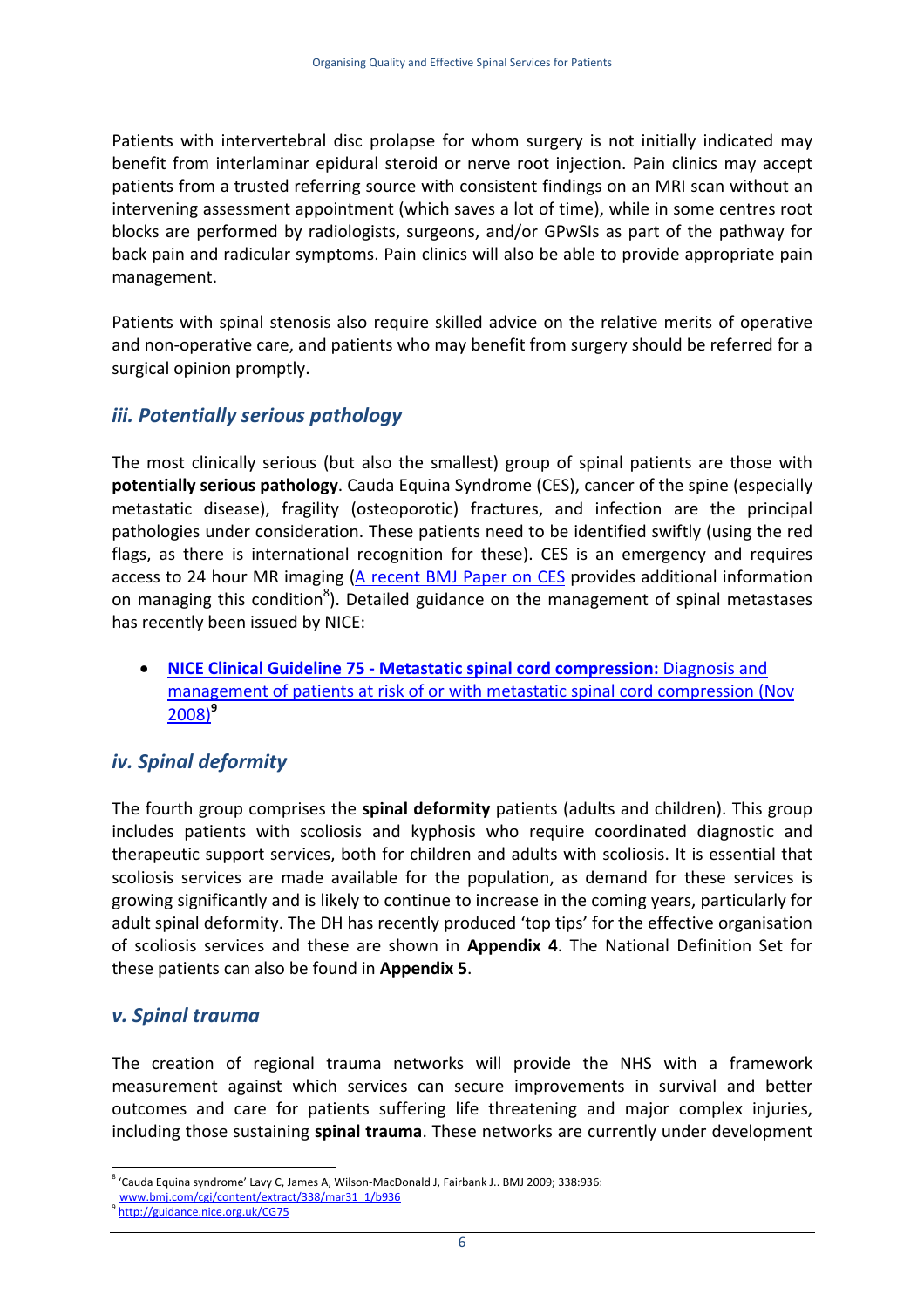and will be dependent on provision of services locally. Patients with spinal cord injury need very careful management, with particular attention to prevention of avoidable life threatening complications. At present, local provision for patients with a spinal cord injury varies. When the trauma networks are established, every hospital receiving trauma should have a defined relationship with the appropriate spinal cord injury centre to provide advice, outreach care and education in the needs and immediate management of these vulnerable patients. Those with a spinal cord injury should be admitted to a spinal treatment centre within 24 hrs or as soon as possible.

#### *vi. Other spinal pathologies*

Lastly, there will be a small group of patients with **other spinal pathologies** who require specific pathways of treatment. These include congenital and acquired spinal stenosis, spondylolisthesis, and instability, inflammatory spondylitis with/without deformity, rheumatoid arthritis and metabolic disorders. These patients should be referred to a centre for spinal services and may require a multi‐disciplinary approach.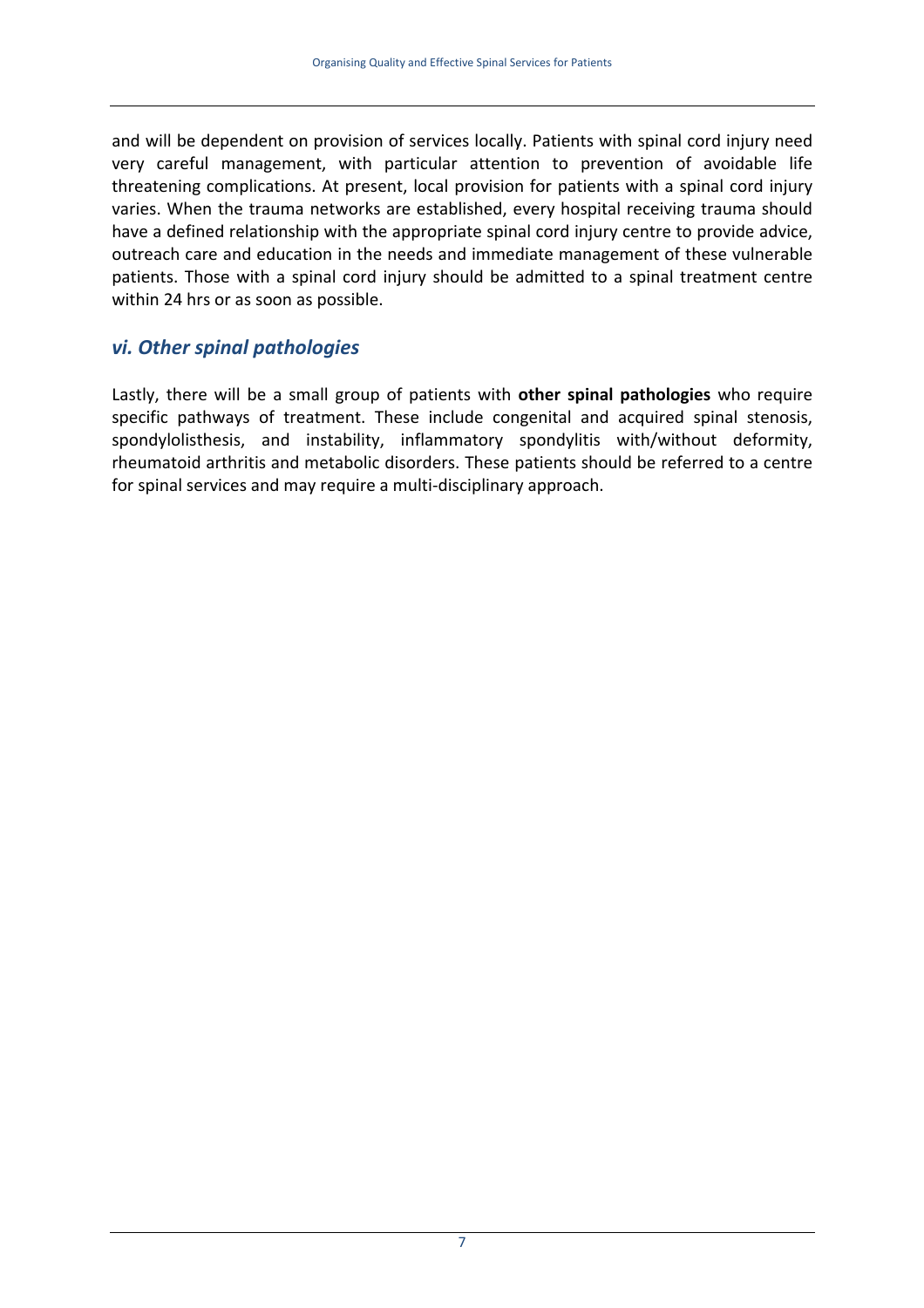## *Services required to meet the needs of these patients*

**Fundamental to providing the best quality services and experience for patients is to not only ensure that the right services are available for all categories of patients, but also that there are robust systems in place at all primary access points to ensure effective triage, in particular, to identify the first three categories of patients.** 

In order to meet the needs of all these groups of patients, it is suggested that local spinal service teams (clinicians and managers) work alongside their lead commissioners to create a clinical network for the provision of spinal services. This needs to go beyond the management of degenerative conditions and include a focus on cancer, trauma and deformity.

The clinical network will be able to advise on developing and delivering a cohesive set of services that includes all Trusts providing either neurosurgery or orthopaedics (or both). For the network to operate effectively, clinicians and managers should work together to enable understanding of the breadth of facilities and support required to provide a comprehensive spinal surgical service, including proper investment in the elements of a multi-disciplinary team, networks and infrastructure. To support this, it would be helpful to identify a clinical lead and it is suggested that this clinician co-chairs the network meetings. Given the significance of rapid triage (as set out above) and the need to ensure appropriate management of emergencies, it is important that all Trusts providing orthopaedic or neurosurgical services participate in the network, even those not providing spinal surgery, to ensure that elective patients are appropriately triaged and referred to the right services within the network and that spinal emergencies are adequately assessed and managed. Tasks that the clinical network may wish to consider include the following:

- **1. Identify (and designate) a lead centre (or centres) for the provision of specialist spinal surgery to the local population**. Care for patients requiring specialist spinal surgery is low volume and high cost, and thus should be concentrated in specialist centres, although it is recognised that other centres in the area may also offer some of these services and facilities. The specialist centre/s should:
	- Provide an emergency rota for trauma and access to emergency and urgent spine services, for example for spinal cord compression;
	- Have MRI available 24/7 supported by good tele‐radiology links with other centres;
	- Implement the guidelines and recommendations from the Spinal Specialised Services National Definition Set<sup>10</sup>, (These can be found in **Appendix 5**) which identifies:

#### **Six areas of complex spinal surgery:**

- i. Deformity (i.e. structural scoliosis, kyphosis, vertebral anomalies and severe spondylolisthesis)
- ii. Reconstruction (tumour, infection and spinal fracture)

<span id="page-8-0"></span> $10$  Specialised Services National Definition Set: 6 specialised spinal services (all ages), 8<sup>th</sup> February 2007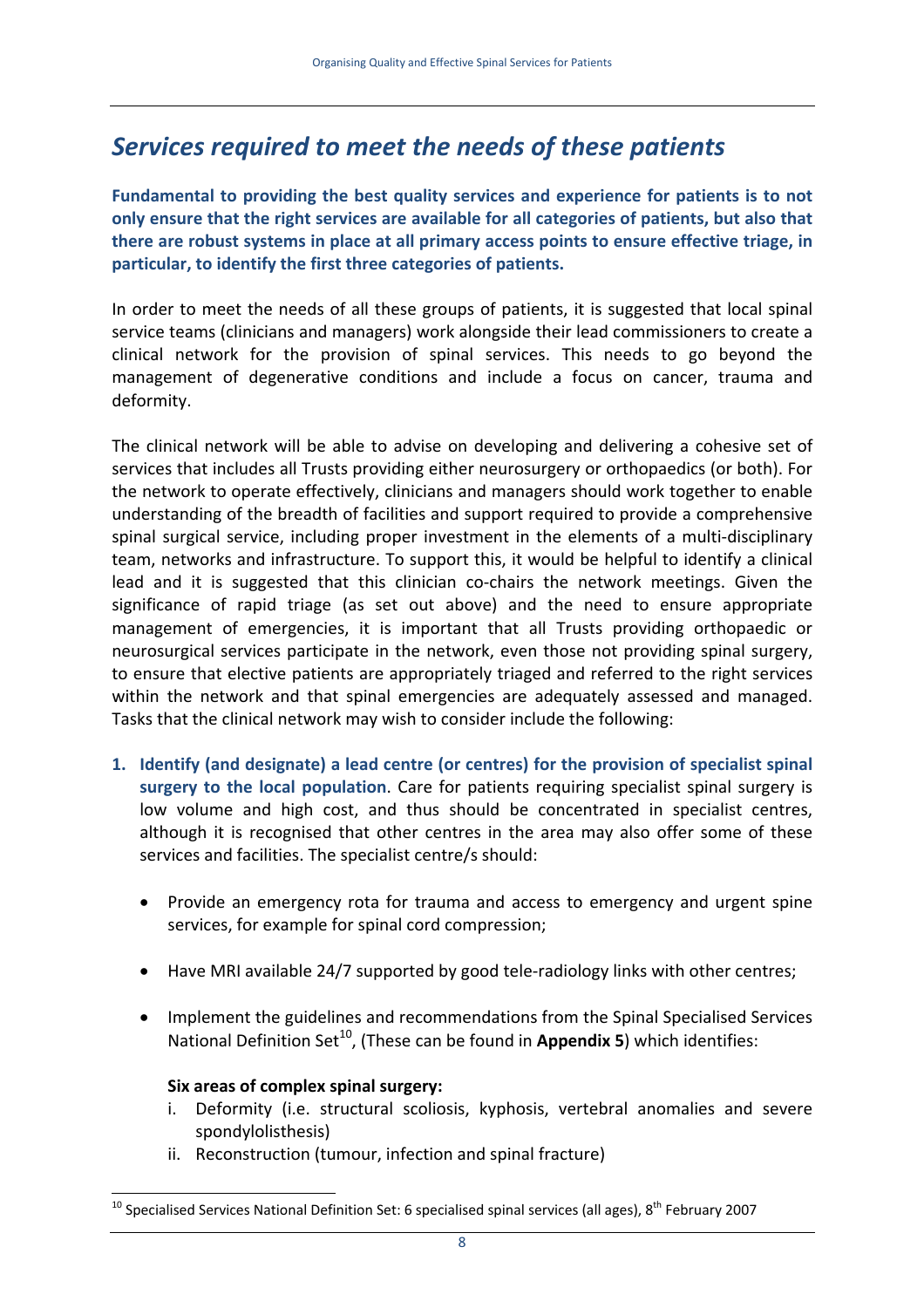- iii. Primary cervical, primary thoracic and primary anterior lumbar surgery
- iv. Revision surgery
- v. Intervention for complex back pain services
- vi. Palliative or curative spinal oncology surgery
- Comply with the NICE guidelines on spinal metastases, including access to specialist input on chemotherapy or radiotherapy from oncologists and radiotherapists to support patients with metastatic disease and have access to specialist advice from a sarcoma unit (see paragraph 15 above);
- Have access to expertise in infectious disease management (including microbiology services) to support the treatment of infections;
- Offer specialised services for paediatrics (if providing children's spinal surgery), such as specialist paediatric nursing, anaesthesia, intensive care and rehabilitation, including resources for anaesthesia for MRI and CT scanning in small children;
- Deliver specialist services for scoliosis patients, including a Child Development Centre for paediatric patients (if providing children's spinal surgery), appropriate imaging and spinal cord monitoring for surgery in line with the Spinal Surgery National Definition Set (SSNDS). (The SSNDS for both adults and children can be found in **Appendix 5** and cover both scoliosis and spinal cord injury services);
- Provide a comprehensive service for patients with spinal cord injuries in line with the SSNDS, above. This should include assessment by a multi‐disciplinary team, including spinal surgeons and specialists in spinal cord injury rehabilitation;
- Provide vertebroplasty/kyphoplasty and related procedures for patients with painful benign (osteoporotic) and malignant spinal fractures where indicated, including input from specialists in bone metabolism;
- Create links with other providers within their area, providing outreach and specialist advice and expertise as required.
- **2. Agree which services should be provided only by the specialist centre/s** (technically complex spinal surgery and/or high risk of major complications) and which should be provided by non‐specialist surgical services (routine procedures with low risk of major complications). **Appendix 6** summarises the national consensus on specialist and non‐ specialist surgery but this may be subject to local variation, based on clinical practice within the local area.
- **3. Ensure all organisations providing spinal surgery have links with the lead centre/s, with clear clinical governance links across providers.** Single‐handed spinal surgeons should not be working in isolation. Wherever possible, spinal surgeons should work in teams within organisations, ideally with more than one surgeon in each site. They should be working as part of a clinical network and the network will have responsibility for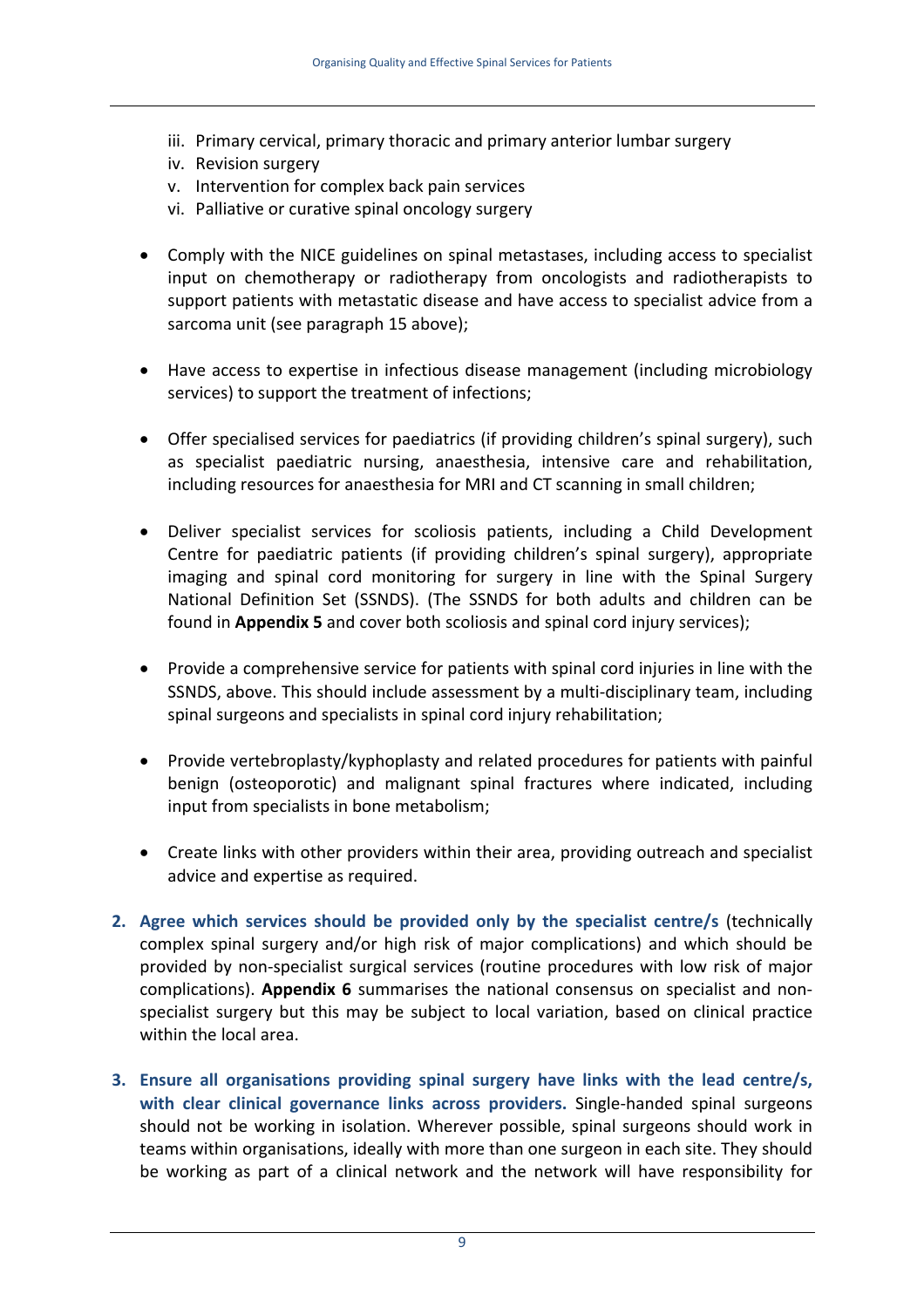governance arrangements to support these practitioners (both clinically and operationally) and for succession planning. The network will promote:

- Common network‐wide audited standards of provision of medical, nursing, imaging and operative facilities;
- The development of in-house medical and nursing expertise for all hospitals in the area with an emergency department in the assessment and management of the unstable spine and the neurologically threatened or compromised patient.
- **4. Effective triage is essential to deliver the pathways of care for elective spinal conditions efficiently and expeditiously, allowing fast tracking of patients to appropriate treatments.** In order to deliver effective triage, the network should consider developing the role of local 'triage and treat practitioners' (for example a nurse practitioner or extended scope physiotherapist) who are highly trained in triage and assessment and also trained in indications for MRI and interpretation, together with the skills to deliver educational material effectively. An example job description for a physiotherapy consultant and nurse specialist in spinal pain can be found in **Appendix 7**. The practitioners refer for diagnostics, therapies, surgery and CPP. The relationship of these practitioners with other specialists is crucial and close working will allow fast track appointments with surgeons, pain specialists, rheumatologists and others. Joint audit and governance arrangements are required and, in order to monitor practice, should include the specialist teams.
- **5. Review the guidelines and recommendations contained with the Musculoskeletal Framework and implement as appropriate.** Specifically, the network should plan for a cohesive set of spinal services that triages patients at the point of referral and ensures that those with low back pain are seen by appropriate practitioners, freeing spinal surgeons to treat those patients requiring specialist surgery, integrating and coordinating care across organisational boundaries. NHS Quality [Improvement](http://www.nhshealthquality.org/) Scotland [\(QIS\)](http://www.nhshealthquality.org/) provides very useful information on the organisation of services for patients with acute low back pain $^{11}$ .

 $\overline{a}$ 

<span id="page-10-0"></span><sup>11</sup> [www.nhshealthquality.org](http://www.nhshealthquality.org/)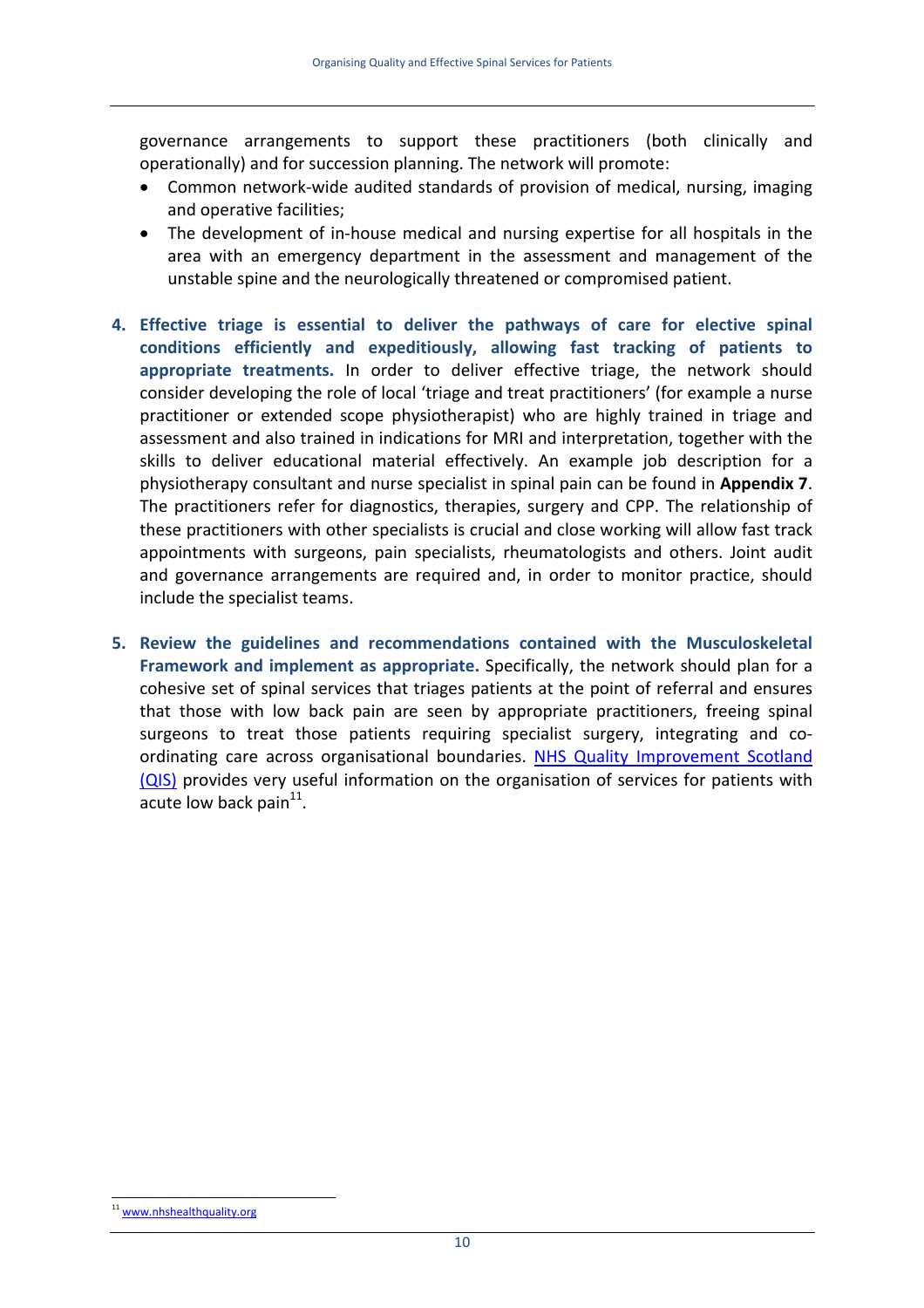

#### *Organisational chart for Lower Back Pain services*

- **6. Ensure all hospitals receiving trauma have on site expertise in the assessment and management of acute spinal conditions both in the emergency department and on the inpatient ward.** They should also have 24/7 access to CT scanning, seven‐day per week access to MRI, together with a defined written protocol to access 24/7 MRI scanning and have an established tele‐radiology connection to a spinal centre. They should have the expertise to manage patients with acute spinal conditions either who are not fit for transfer or who have conditions appropriate for treatment in a non‐specialist centre.
- **7. Carry out a needs assessment for the population, mapping resources and their uses by people with spinal conditions,** including the NHS and other services outside hospital, hospital-based elective and emergency services, and use of diagnostics to understand the treatment that is required, highlighting any gaps in provision. This will inform the structure of the spinal network and align services with providers. As part of this, commissioners will wish to understand the demand for each procedure and the capacity required to meet this. An information pack is provided with this guidance giving activity information for each SHA and a suggested list of issues that commissioners and the clinical network may wish to consider in relation to current spinal activity (as defined in the information pack). The resource mapping should also include a review of the number of spinal surgeons (both orthopaedic and neurosurgeons) working in the service. Condition specific pathways and standards should be defined, for example time to surgery for intervertebral disc prolapse.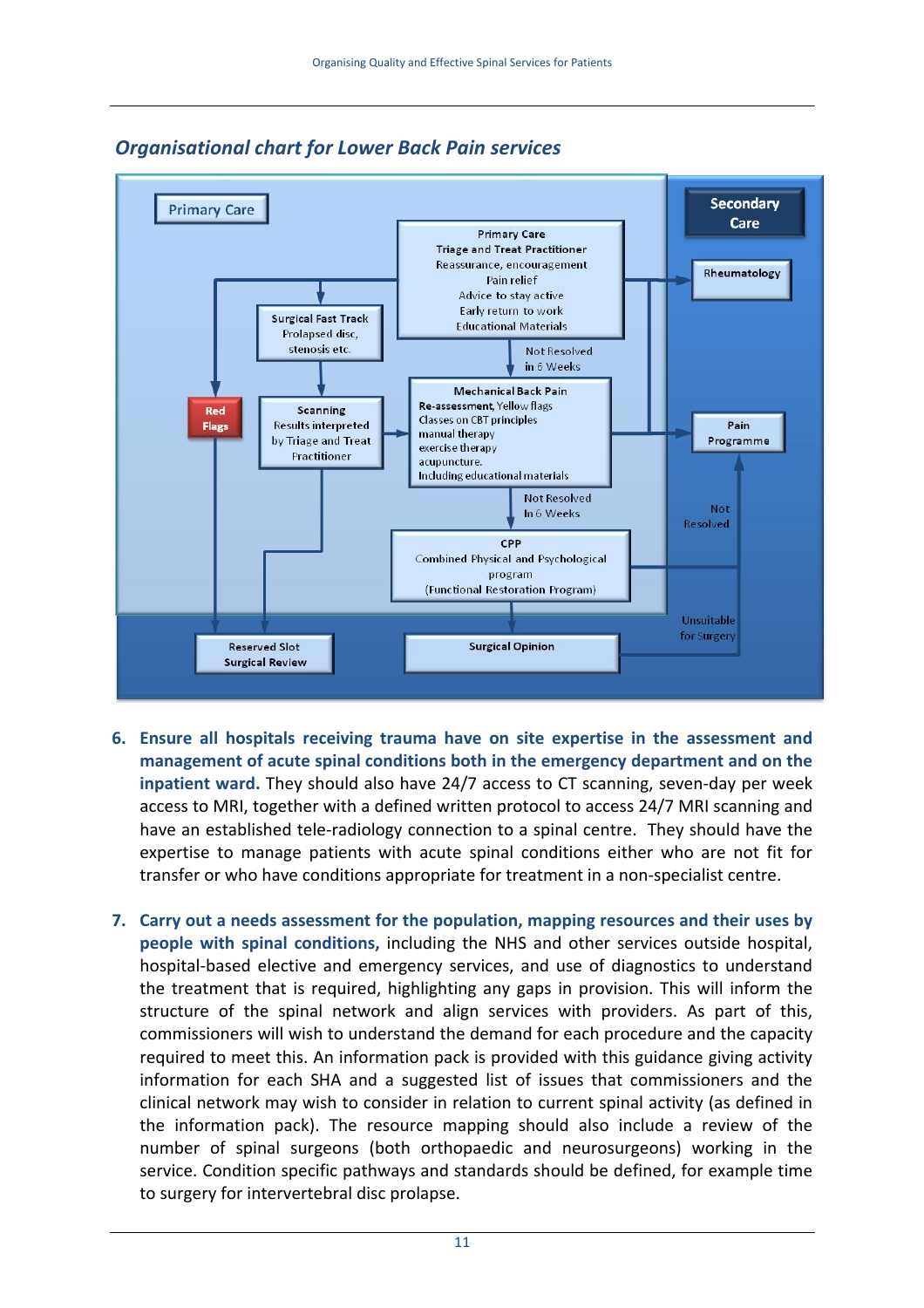- **8. Consider issues around training and education and consider how clinicians can best share training and education, audit and governance between primary and secondary care across the pathway and across organisations.** Issues that the network may wish to cover include:
	- The time available for shared clinical training and audit;
	- The assessment of spinal surgeons as defined by competence (rather than numbers of procedures undertaken alone);
	- Arrangements for post-CCT training (for example spinal fellowships and overseas postings). Two years fellowship training at post–CCT level is recommended by spinal societies;
	- The costs associated with speciality spinal training pre and post CCT (for example, courses on fresh cadaveric material are extremely expensive);
	- Mentorship of newly appointed consultants and provision of support from senior colleagues when first undertaking more complex procedures.

## *Concluding remarks*

This report on improving the quality and effectiveness of spinal services has been developed by a clinical reference group at the request of the NHS as waiting times for spinal surgery continue to be longer than average waits across the country.

Adopting the good practice set out in this guide will assist NHS teams in organising, developing and ensuring the delivery of safe, effective and quality spinal services that meet with NICE clinical guidelines. This would create a set of services that deliver timely, clinically appropriate and cost-effective care that meets patients' needs, improves the overall quality of care they receive and enhances their general experience of the healthcare system in this area.

In order to deliver this model of high‐standard and high‐quality care/service for patients, it is recommended that a clinical network be established to advise on developing the right framework of services for the local population.

It is hoped that the recommendations made in this report will help local health communities organise and deliver the best quality and most effective spinal services for patients.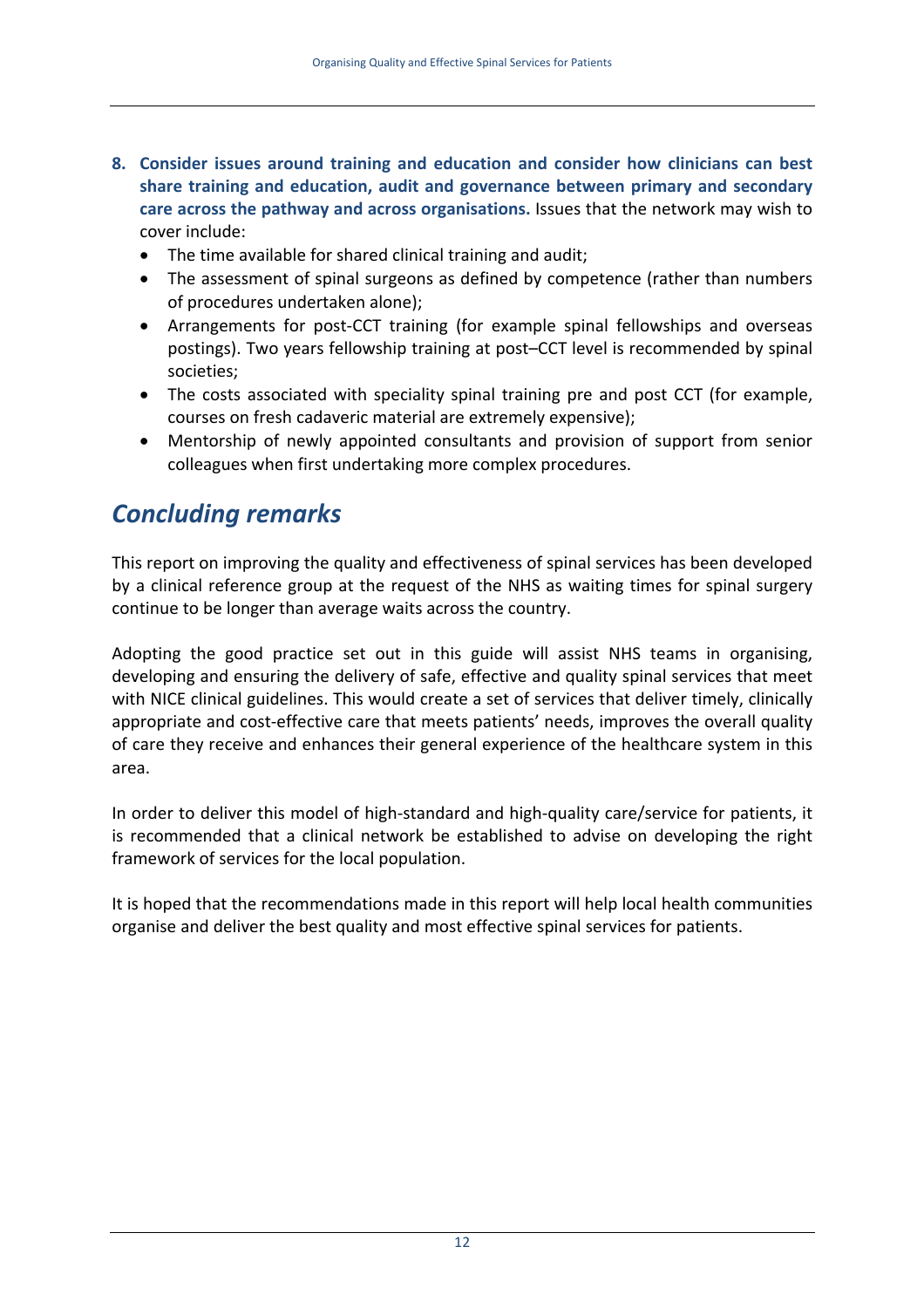#### **Appendix 1**

#### **Membership of the Spinal Taskforce & Acknowledgements**

The Spinal Taskforce was formed in 2008 with representation from all the key stakeholders

| <b>Member</b>               | <b>Designation</b>                                                                                                                          |
|-----------------------------|---------------------------------------------------------------------------------------------------------------------------------------------|
| Mr John Carvell - Chair     | Consultant Spinal Surgeon and British Medical Association (BMA)                                                                             |
| Caroline Dove               | <b>NHS Elect</b>                                                                                                                            |
| Piers Young                 | DH Musculoskeletal Team                                                                                                                     |
| Professor Charles Greenough | Professor in Spinal Surgery and NICE panels on MSCC and back<br>pain                                                                        |
| Mr Nigel Henderson          | Consultant Spinal Surgeon, British Association of Spinal Surgeons<br>(BASS) and Specialist Advisory Committee (SAC)                         |
| Mr Alistair Stirling        | Consultant Spinal Surgeon, advisor on training and education -<br>Royal College of Surgeons (RCS), British Orthopaedic Association<br>(BOA) |
| Elaine Buchanan             | Consultant Physiotherapist and NICE panels on MSCC and back<br>pain                                                                         |
| Dr Joan Hester              | Consultant Anaesthetist and British Pain Society (BPS)                                                                                      |
| Dr Andrew Jackson           | GP and Royal College of General Practitioners (RCGP)                                                                                        |
| Mr Jeremy Fairbank          | Professor in Spinal Surgery and British Scoliosis Society (BSS)                                                                             |
| Dr Geoff Hide               | Consultant Radiologist and British Society of Skeletal Radiologists<br>(BSSR)                                                               |
| Mr Tim Pigott               | Consultant Neurosurgeon and Society of British Neuro-logical<br>Surgeons (SBNS)                                                             |
| Susie Durrell               | <b>Consultant Physiotherapist</b>                                                                                                           |
| <b>Maxine Foster</b>        | DH Workforce Team                                                                                                                           |